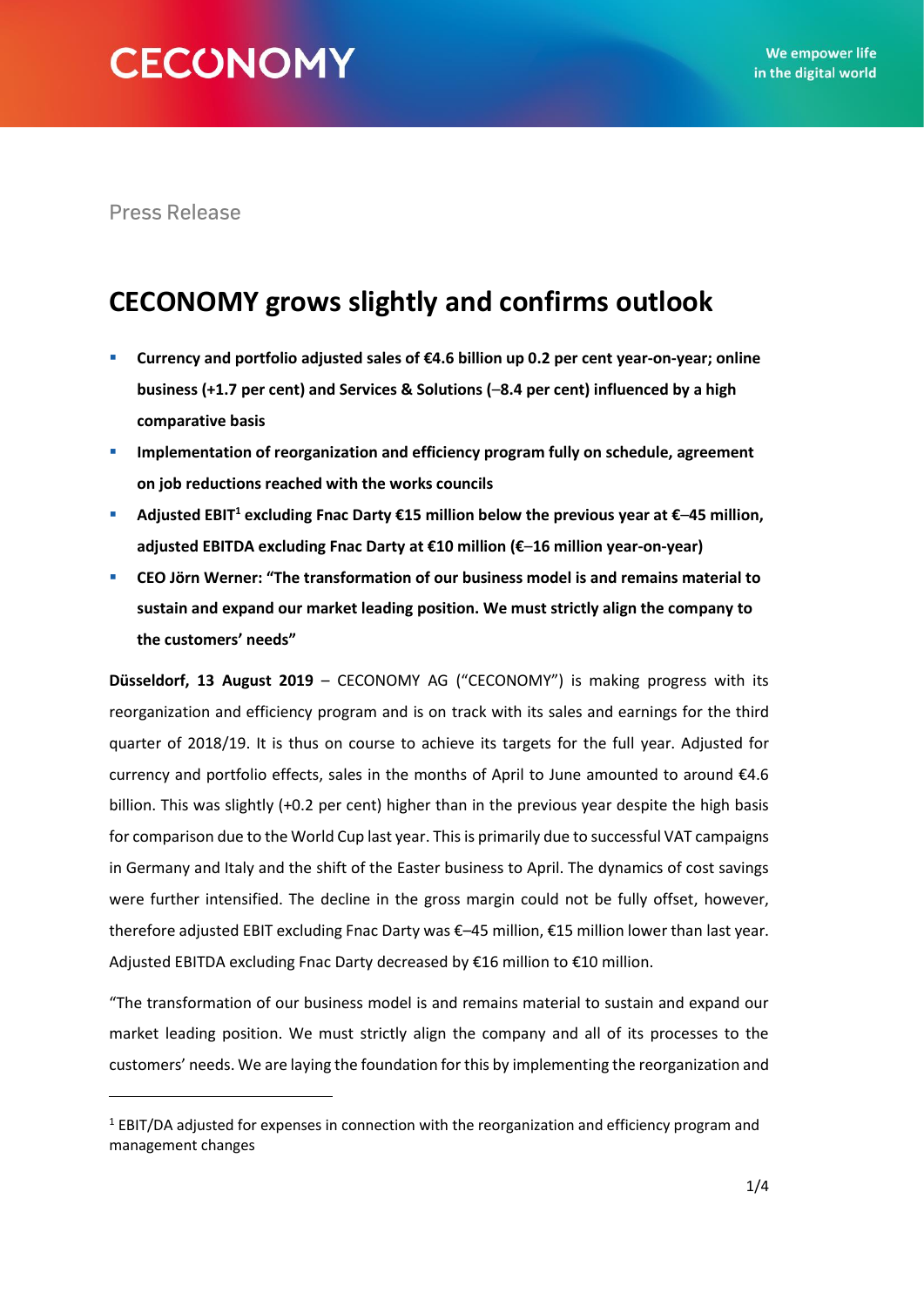# **CECONOMY**

## **Press Release**

efficiency program, which can start after the successful completion of the negotiations with the works councils in July. At the same time, we are working on a clear plan for the future – and on the goals we thereby want to achieve. As announced, we will present our program and the according measures at the turn of the year," says Jörn Werner, CEO of CECONOMY AG.

#### **Germany with good operating performance, Italy continues to grow strongly**

The individual regions present a mixed picture. In **DACH**, currency and portfolio adjusted sales in the third quarter rose by 0.4 per cent, driven especially by a successful VAT campaign in Germany. In **Western and Southern Europe**, currency and portfolio adjusted sales were up 1.3 per cent year-on-year. The positive development in Italy played an important role in this. In **Eastern Europe**, Turkey continued to perform solidly although the strong sales growth slowed somewhat. Currency and portfolio adjusted sales in Eastern Europe declined by 2.5 per cent.

CECONOMY achieved sales of €594 million in the third quarter (share of sales: 13.0 per cent) with its **Online Business**. The recent strong growth in this business segment has thus slowed to +1.7 per cent. This is due in particular to the high comparative basis from the strong mobile communications campaign "Tarifsensation" last year as well as an extension of delivery costs to other product categories. The pick-up option has been very well received; in the third quarter, nearly half (46 per cent) of all online orders were picked up at the store.

**Services & Solutions** sales declined by 8.4 per cent in the third quarter to €338 million (share of sales: 7.4 per cent) in accordance with the comparable definition according to the accounting standard IAS 18. Here, too, the high basis for comparison due to the strong mobile communications campaign in Germany in the previous year was one of the main reasons for this development. Business with warranty extensions was positive, due to an improved offer.

The Group's gross margin fell by 1.6 percentage points to 18.7 per cent in the third quarter. Besides intense competition, this was due to a high basis for comparison – driven by positive non-recurring effects in the previous year – and declining revenue from Services & Solutions. On the other hand, lower personnel costs, which are partly attributable to an optimization of personnel deployment in the stores, particularly in Germany, had a positive effect on earnings.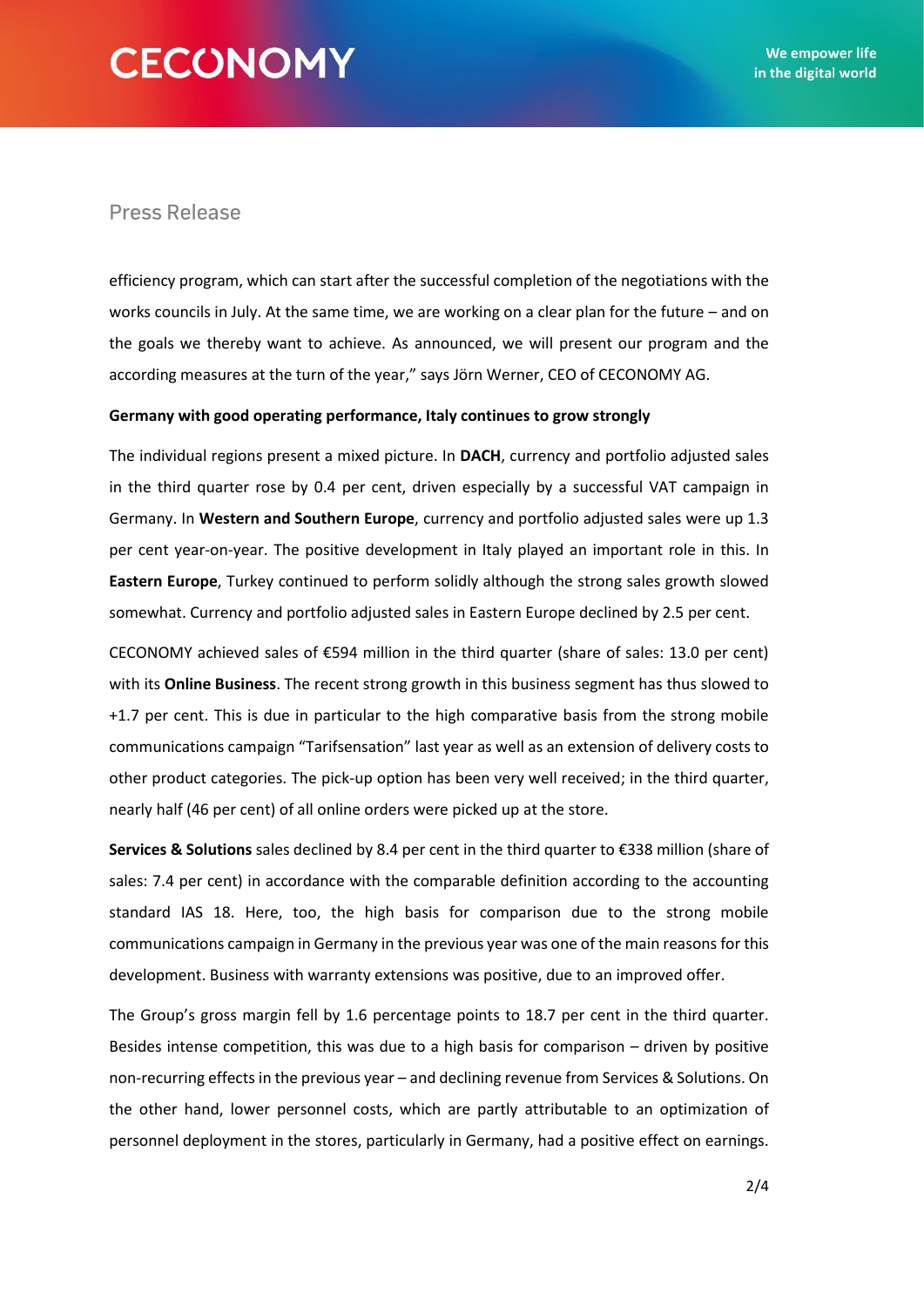# **CECONOMY**

## **Press Release**

In the third quarter, further expenses of €80 million were incurred in the reported EBIT in connection with the reorganization and efficiency program. Reported **earnings before taxes** increased from €–184 million to €–113 million. This is mainly attributable to the impairment of the stake in METRO AG in the previous year. In addition, there was a gain from the sale of the remaining 5.4 per cent stake in METRO AG completed in June. The **profit or loss for the period** improved from €–90 million to €–62 million. **Earnings per share** rose from €–0.32 in the previous year to €–0.13.

### **Outlook for financial year 2018/19 confirmed**

"In the third quarter we continued to make progress and initiated structural changes. Thus, we further strengthened our balance sheet through the inflow of liquid funds with the sale of the remaining 5.4 per cent stake in METRO AG. In addition, we found a sustainable solution for our Greek MediaMarkt business in the beginning of July. We counter the ongoing margin pressure with our active cost management, which continued to gain momentum in this quarter. Overall, we are confident to achieve our full-year targets," says Karin Sonnenmoser, CFO of CECONOMY AG.

For financial year 2018/19, CECONOMY expects a slight growth in total sales compared with the previous year. The company expects net working capital to decline moderately. CECONOMY expects both EBITDA and EBIT to decline slightly, excluding the earnings contributions from the investment in Fnac Darty. In addition, EBITDA and EBIT will also include the share of the profit or loss for the period generated by Fnac Darty. On the basis of the results published, CECONOMY expects this investment to make a contribution to earnings of around €22 million in financial year 2018/19.

The outlook is adjusted for exchange rate effects and before portfolio changes. Expenses in connection with the reorganization and efficiency program announced on 29 April 2019 which focuses on the optimization and restructuring of central functions and administrative units especially in Germany as well as on business activities of the Group are not included. Expenses for top management changes in the first quarter of 2018/19 are also not included.